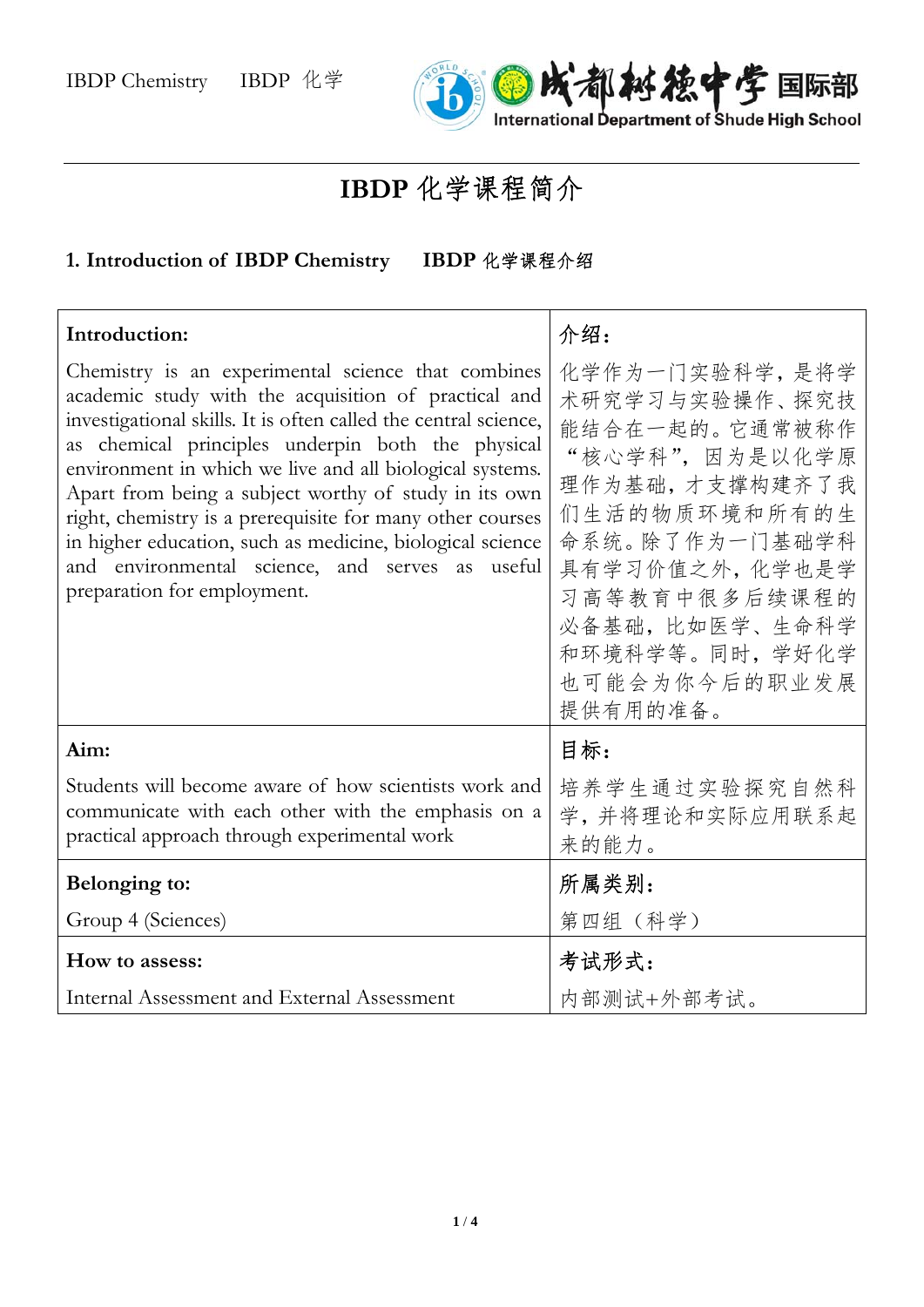

## **2. SL/HL** 在教学大纲及考纲方面的区别

```
<附一> 教学大纲区别
```

| Syllabus                                                                                                                                                                                                                                                                                             | Teaching  |    | 教学大纲                                                                                                                                   | 教学时长      |    |
|------------------------------------------------------------------------------------------------------------------------------------------------------------------------------------------------------------------------------------------------------------------------------------------------------|-----------|----|----------------------------------------------------------------------------------------------------------------------------------------|-----------|----|
|                                                                                                                                                                                                                                                                                                      | hours     |    |                                                                                                                                        |           |    |
|                                                                                                                                                                                                                                                                                                      | <b>SL</b> | HL |                                                                                                                                        | <b>SL</b> | HL |
| <b>CORE</b>                                                                                                                                                                                                                                                                                          | 95        | 95 | 核心章节                                                                                                                                   | 95        | 95 |
| 1. Stoichiometric relationships<br>2. Atomic structure<br>3. Periodicity<br>4. Chemical bonding and structure<br>5. Energetics/thermochemistry<br>6. Chemical kinetics<br>7. Equilibrium<br>8. Acids and bases<br>9. Redox processes<br>10. Organic chemistry<br>11. Measurement and data processing |           |    | 1. 化学中的计量关系<br>2. 原子结构<br>3. 元素周期律<br>4. 化学键与结构<br>5. 能量/热化学<br>6. 化学动力学<br>7. 化学平衡<br>8. 酸碱理论<br>9. 氧化还原过程<br>10. 有机化学<br>11. 测量与数据处理 |           |    |
| <b>Additional Higher Level</b>                                                                                                                                                                                                                                                                       |           | 60 | 高级课程章节                                                                                                                                 |           | 60 |
| 12. Atomic structure<br>13. The periodic table-the transition<br>metals<br>14. Chemical bonding and structure<br>15. Energetics/thermochemistry<br>16. Chemical kinetics<br>17. Equilibrium<br>18. Acids and bases<br>19. Redox processes<br>20. Organic chemistry<br>21. Measurement and analysis   |           |    | 12. 原子结构<br>13. 元素周期表-过渡金属<br>14. 化学键与结构<br>15. 能量/热化学<br>16. 化学动力学<br>17. 化学平衡<br>18. 酸碱理论<br>19. 氧化还原过程<br>20. 有机化学<br>21. 测量与分析     |           |    |
| Option                                                                                                                                                                                                                                                                                               | 15        | 25 | 选修章节                                                                                                                                   | 15        | 25 |
| A. Materials<br><b>B.</b> Biochemistry<br>C. Energy<br>D. Medicinal chemistry                                                                                                                                                                                                                        |           |    | A. 化学与材料<br>B. 生物化学<br>C. 化学与能源<br>D. 医药化学                                                                                             |           |    |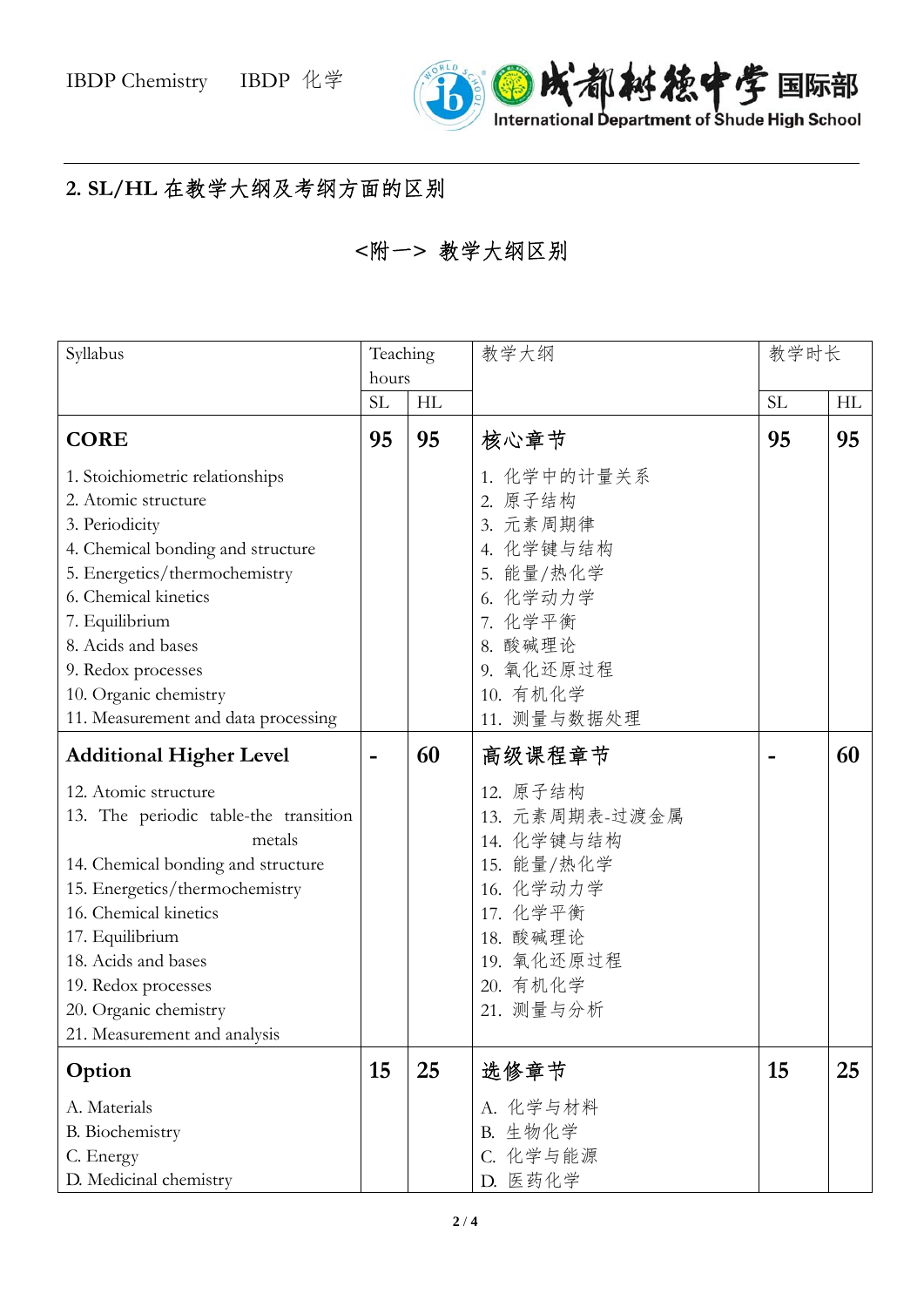

| Syllabus                                                                | Teaching<br>hours |            | 教学大纲                   | 教学时长        |    |
|-------------------------------------------------------------------------|-------------------|------------|------------------------|-------------|----|
|                                                                         | <b>SL</b>         | HL         |                        | <b>SL</b>   | HL |
| <b>Practical scheme of work</b>                                         | 40                | 60         | 实验教学                   | 40          | 60 |
| Practical activities<br>Individual investigation(IA)<br>Group 4 project |                   |            | 实验课程<br>实验报告<br>交叉学科课题 |             |    |
| Total teaching hours                                                    | <u>150</u>        | <i>240</i> | 总时长                    | <u> 150</u> |    |

**<**附二**>** 

## 考试大纲 <u>SL 部分</u>

| Assessment component                                                                                                                                                                                                                                                        | Weighting | 考试组成                                                                                                      | 比重  |
|-----------------------------------------------------------------------------------------------------------------------------------------------------------------------------------------------------------------------------------------------------------------------------|-----------|-----------------------------------------------------------------------------------------------------------|-----|
| <b>External assessment</b><br><b>Paper 1</b> [0.75 hour] (30 marks)<br>- 30 multiple-choice questions on core, about 15<br>of which are common with HL.                                                                                                                     | 20%       | 外部考试<br>* 试卷一 [45 分钟] 满分 30 分<br>30 道基于核心章节的单项选择<br>题, 其中大约15到与 HL 的试卷<br>一相同。                            | 20% |
| <b>Paper 2</b> [1.25 hours] (50 marks)<br>- Short-answer and extended-response questions<br>on core material.                                                                                                                                                               | 40%       | * 试卷二 [75 分钟] 满分 50 分<br>基于核心章节的简答题和综合<br>计算题。                                                            | 40% |
| <b>Paper 3</b> [1 hour] $(35 \text{ marks})$<br>- Questions on core and SL option material.<br>Section A: one data-based question and several<br>short-answer questions on experimental work<br>Section B: short-answer and extended-response<br>questions from one option. | 20%       | * 试卷三 [60 分钟] 满分 35 分<br>基于核心章节和 SL 选修章节。<br>A 部分: 一道数据分析题和几<br>道关于实验的简答题。<br>B 部分: 基于选修章节的简答<br>题和综合计算题。 | 20% |
| Internal assessment<br>Experiments with reports                                                                                                                                                                                                                             | 20%       | 内部测评<br>实验操作与书面实验报告                                                                                       | 20% |